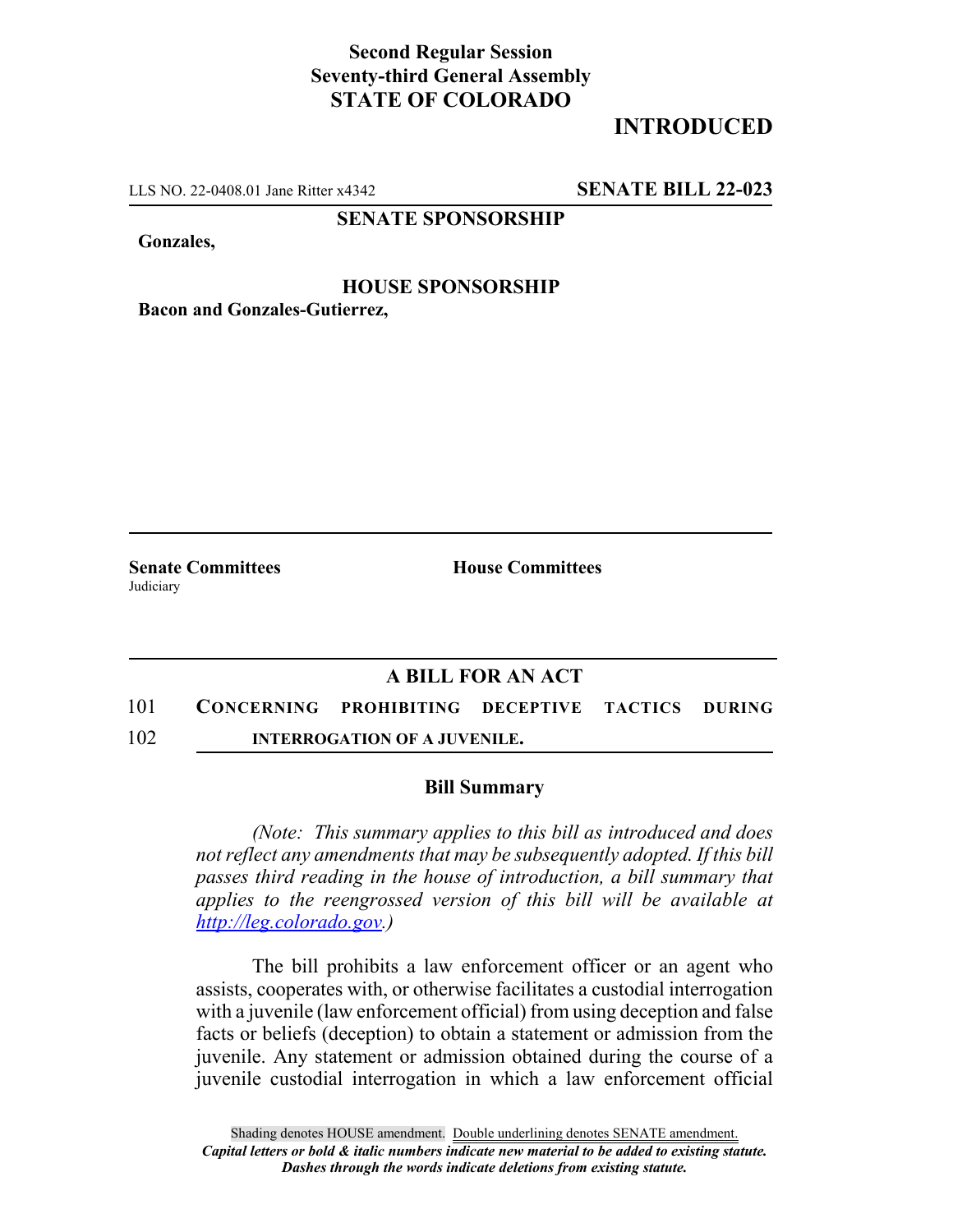knowingly uses deception is presumptively inadmissible against the juvenile in an evidentiary hearing unless the prosecution proves by clear and convincing evidence that the statement or admission was made voluntarily.

The bill requires law enforcement officials to electronically record all juvenile custodial interrogations.

 *Be it enacted by the General Assembly of the State of Colorado:* **SECTION 1.** In Colorado Revised Statutes, **add** 19-2.5-203.1 as follows: **19-2.5-203.1. Interrogation of juveniles - prohibited tactics - definitions.** (1) A STATEMENT OR ADMISSION OF A JUVENILE AND ANY FRUITS MADE AS A RESULT OF THE JUVENILE'S CUSTODIAL INTERROGATION BY A LAW ENFORCEMENT OFFICIAL OR AGENT ARE PRESUMPTIVELY 8 INADMISSIBLE AGAINST THE JUVENILE AT ANY SUBSEQUENT JUDICIAL PROCEEDING IF THE LAW ENFORCEMENT OFFICIAL OR AGENT KNOWINGLY USES DECEPTION PRIOR TO OR DURING THE INTERROGATION, UNLESS THE PROSECUTION ESTABLISHES AT AN EVIDENTIARY HEARING PRIOR TO TRIAL, BY CLEAR AND CONVINCING EVIDENCE AND BASED ON THE TOTALITY OF THE CIRCUMSTANCES, THAT THE STATEMENT OR ADMISSION WAS MADE VOLUNTARILY DESPITE THE DECEPTION. IN ASSESSING THE TOTALITY OF THE CIRCUMSTANCES, THE COURT SHALL CONSIDER ALL EVIDENCE PRESENTED CONCERNING THE VULNERABILITY OF THE JUVENILE TO ANY 17 DECEPTION USED DURING THE INTERROGATION. (2) A LAW ENFORCEMENT OFFICIAL OR AGENT SHALL ELECTRONICALLY RECORD ALL JUVENILE INTERROGATIONS PURSUANT TO

 THAT THE LAW ENFORCEMENT OFFICIAL OR AGENT REASONABLY BELIEVES 22 IS BEING INVESTIGATED.

SECTION 16-3-601 WITHOUT REGARD TO THE NATURE OF THE OFFENSE